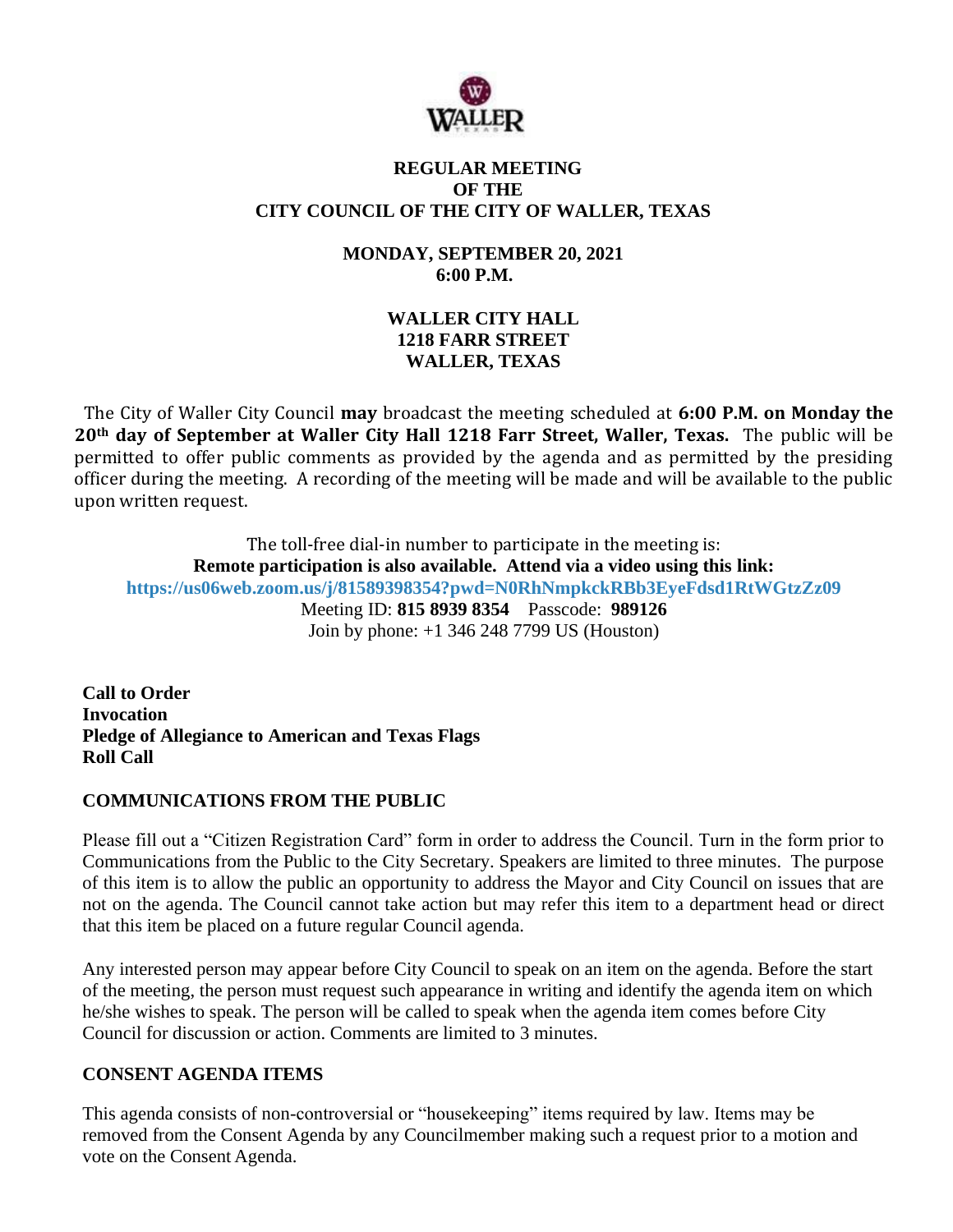- 1. Approval of Minutes for August 12, 2021, Budget Workshop.
- 2. Approval of Minutes for August 16, 2021, Regular Meeting.
- 3. Approval of Minutes for August 23, 2021, Budget Workshop.
- 4. Approval of Tax Refund for Carriage Crossing for 2019.
- 5. Approval of Tax Refund for Carriage Crossing for 2020.
- 6. Approval of Investment Policy for 2020-2021 by **Resolution # 2021-08.**

### **REGULAR AGENDA ITEMS**

- 7. Discussion and possible action to approve a management agreement between Mission Waller Inc. (dba Waller Ministerial Alliance) and the City of Waller for the 2022 Waller Freedom Fest.
- 8. Discussion and possible action regarding **Resolution # 2021-06**, approving the mental health leave policy for peace officers.
- 9. Discussion and possible action regarding **Resolution # 2021-07**, approving the employee paid quarantine leave policy for peace officers.
- 10. Discussion and possible action regarding TMRS changes as approved by Council for the new budget year by **Resolution #2021-10**.
- 11. Discussion and possible action regarding ARP Grant Administration Services by **Resolution # 2021-11.**
- 12. Discussion and possible action to designate a Representative and Alternate for Houston Galveston Area Council 2022 General Assembly.
- 13. Discussion and possible action regarding **Resolution # 2021-09**, amending Chapter Two-Employment Terms and Definitions, Section 2.04.
- 14. Discussion and possible action for approval to construct Townhomes at Penick and Waller-Meyer Rd. & Penick and Washington
- 15. Discussion and consideration to Replat College Addition Lot 3 & 4 Block 54.
- 16. Discussion and consideration to consider Bold Fox proposed lot sizes.
- 17. Discussion and possible action to regarding a grant of \$9500 from the Waller EDC to Closner Equipment for partial costs of additional water detention installation.

#### **MAYOR-COUNCIL REPORTS**

#### **STAFF REPORTS**

- a. Cynthia Ward, City Secretary
- b. Gene Schmidt, Public Works Director
- c. William Llewellyn, Chief of Police
- d. John Isom, WEDC Director